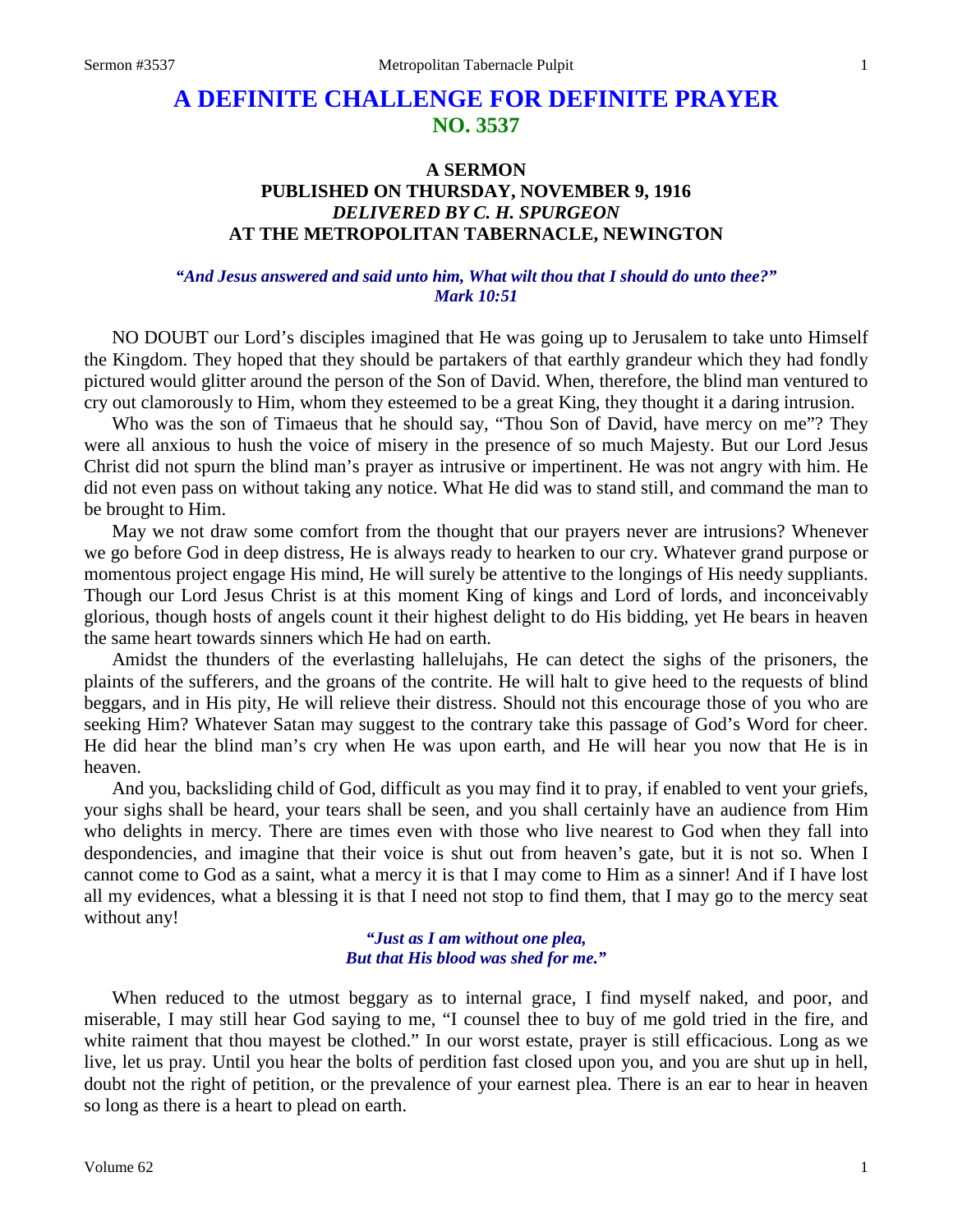Let this first impression be riveted on your minds, and you will, I trust, be prepared for three further reflections which I now wish to introduce to you. Our Lord, before He healed the blind man, said to Him, "What wilt thou that I should do unto thee?" Hence I infer that—

**I.** IT IS IMPORTANT A SEEKING SINNER SHOULD KNOW WHAT IT IS THAT HE REALLY WANTS, AND SOMETIMES CHRIST DELAYS TO GIVE SALVATION UNTIL MEN ARE BROUGHT MORE CLEARLY TO UNDERSTAND WHAT IS COMPREHENDED IN THAT INESTIMABLE BLESSING.

A large proportion of those persons who express a certain desire to be saved have no Scriptural idea whatever of what being saved is. I am afraid that many who profess to have found salvation are really the victims of religious excitement, greatly moved by the exhortations they have heard, yet little or in no degree enlightened as to the fundamental truths on which a good hope is based.

The most current idea, of course, is that to be saved means to be delivered from going down into the pit, from enduring the sentence of everlasting perdition. That it does comprise that, we grant you, though that is far from being its sole intent. This is a result of salvation, though it is not the essence of salvation as it is discovered to the souls of the redeemed.

Men are saved, blessed be God, many years before the time of death, and conscious of being saved too. In some respects they are as thoroughly and perfectly saved as they will be when they get to heaven. Salvation is not postponed till the day of judgment, when you shall have deliverance from hell, it may be enjoyed here on earth when your sins are forgiven, and you are redeemed from the present evil world.

Or it may be that you have a vague impression that salvation consists in *the pardon of your sins*. This is true, but it does not compass all the truth. When you say, "I would have my sins forgiven," do you know what sin is? Have you ever had any clear view of what it really means? We use certain terms and common words often, I fear, without a corresponding thought in our minds. Know, then, that you have broken God's law, both by omitting to do what you should have done, and by doing that which you should not have done.

Those ten commands which you will find in the twentieth chapter of Exodus are like so many looking glasses, in which you can see what you have done, and what you have not done, what crimes they are which cry out against you before the judgment throne of God, which will certainly drag you down to hell unless you are delivered from the dread penalty. Consider, too, the heavy weight, as well as the grievous guilt, of sin. Have you felt the load and burden of sin? "A stone is heavy, and the sand weighty," says Solomon, but ah! what specific gravity will compare with sin! Well might David groan beneath the load, "Mine iniquities are gone over my head; as a heavy burden, they are too heavy for me."

All the burdens that may devolve upon you through the toils of life, the calamities of the world, or the visitations of providence, cannot equal the load of sin, for this is a burden that oppresses the conscience, crushes the heart, and paralyzes every faculty of the soul. "The spirit of a man will sustain his infirmity, but a wounded spirit, who can bear?" A conscience stricken with a sense of sin will readily interpret that wounded spirit which is not bearable for a man. Were that terrible incubus to rest long upon him, his spirit would fail utterly before the Lord. If mercy did not come speedily to their rescue, men might soon lose their wits and become frantic, despondency leading to despair, and despair to insanity.

Oh! how venomous the poison of sin, when the arrows stick fast and fester! Have you known what sin is? If not, I am afraid your prayer will be unmeaning as that of James and John, to whom it was said, "Ye know not what ye ask." Have you ever had an idea, when asking for the forgiveness of sin, what sin really deserves? what kind of recompense it justly demands? Let it always be remembered by us that every sin we have committed exposes us to the wrath of God—a wrath that is represented by terrible pictures in God's Word, as a flame that is never quenched, a fire that never ceases to burn.

In order to deliver us from this penalty, it was absolutely necessary that someone else should bear this punishment on our behalf. I do not think that we intelligently ask for the pardon of sin unless we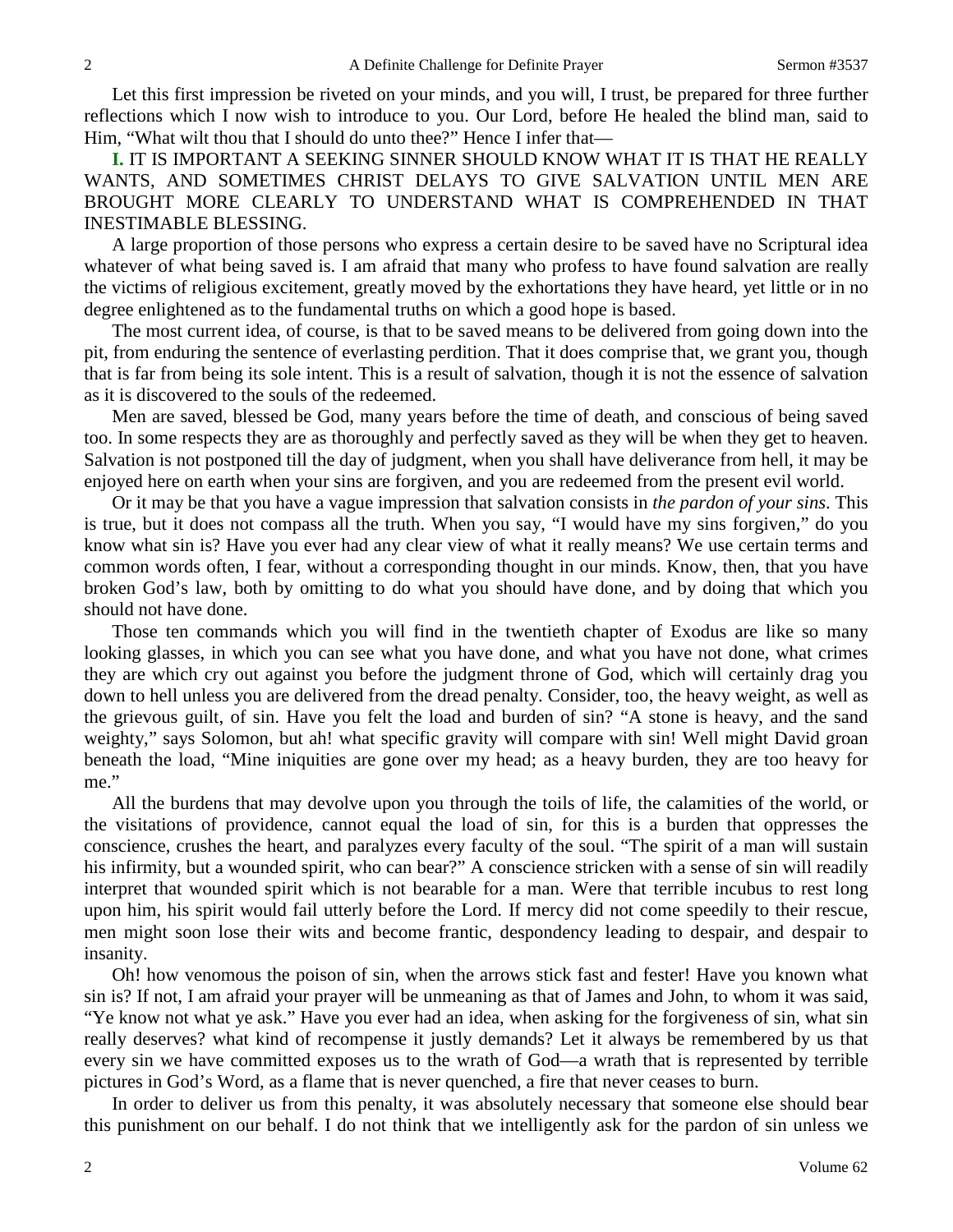have some view of the crucified Savior, the slaughtered Lamb, who stood in our room and stead, and put away sin by the sacrifice of Himself. Ah! seeking soul, if you know the weight of sin, and if you know that Christ carried it, then you can say, "Lord, I would have my sins forgiven," in answer to the question, "What wilt thou that I should do unto thee?"

And yet salvation includes more than deliverance from hell and a free pardon, for *it emancipates the soul from its dominant power*. Those among us who are saved from the guilt of sin are abundantly conscious that we are not fully released from the power of sin in our own breasts. Loved ones who have passed beyond the stars, and see God's face without a veil between, are saved, completely saved, from indwelling sin, but none of us here enjoy that blessed emancipation, though there are some who boast a perfection it were hard to prove, but alas! they slightly prejudice their profession by their pride. Still, salvation from the despotic power of sin must be achieved, and in a high degree it must be compassed by all believers, or they shall never see God's face with acceptance.

Brethren, we must have our reigning sins subdued. Know you not that no drunkard, or whoremonger, or covetous person that is an idolater, can have any inheritance in the kingdom of God? These sins must be cut off, they must be slain and overcome. And so far as any other sins are concerned, they must be no longer citizens of the heart. You must look upon them as intruders and aliens that are to be driven out, like the Canaanites out of the land of promise. Mortify, therefore, your members, subdue your lusts, overcome your corruptions.

"But," the man replies, "how can I do this?" A most fitting question! You cannot do it, but Christ says, "What wilt thou that I should do unto thee?" His power is equal to every emergency. There is no sin too strong for Christ. During His sojourn on earth, there was no devil that He could not cast out, so there is no sin which He cannot eject and eradicate. A legion of devils fled at the fiat of our Lord. Doubt not that legions of furious lusts and fiery tempers can be overcome by the faith that pleads His prevailing name.

Brethren, let us never sit down content with small degrees of sanctification. Reason not with yourselves as though you could never get beyond your present dwarfed stature. Others have outgrown it. There have been men far more distinguished for piety, and humility, and every grace, than we are. The attainments to which the Master has led them are accessible to all saints under the same guidance, through the same divine power. Let us aspire to holiness. Let us follow after it with fresh ardor. Be not satisfied merely to live, but seek to grow, be not content to remain babies, taking your portion of milk, but seek to be strong men who shall enjoy the strong meat of the Word of God.

Now I believe there are hundreds of persons who have no desire to be saved, and would rather not be saved, if this is what salvation means. Why, man, if you are saved, you will be saved from those pleasurable sins in which now you are wont to revel. Some of you, when you get a holiday, following the inclinations of a corrupt heart and a vicious taste, hie you off to haunts where birds of your own feather congregate. Should you be saved, you will seek far different society. The company you now love you will then hate, and the pleasures you enjoy so much now will become as detestable as they were delightful to you.

When you say, "Lord, save me," do you mean, "Lord, save me from being what I am, Lord, I have been a drunkard, make me sober; I have been unchaste, make me pure; I have been dishonest, make me upright; I have been deceitful, make me speak the truth to my neighbor; I have been violating Your statutes, make me mindful of Your Word; I have been Your enemy, Lord, make me Your friend; I have made my belly my god, now do You be my God; I desire to be reconciled to You, so that Your will shall be my will, Your service my delight, and Your way the path which I shall choose"?

Do you mean that? If any man says honestly, "I do desire to be saved from sin," I do not think you will long have such a desire ungratified, but the Lord Jesus will say, "Thy faith hath made thee whole." He can and He will save you, if that is what you mean.

As for you good Christian people who are seeking the conversion of sinners, *try to go about it in Christ's own way*. It is right for you to exhort them to believe in Christ. I like to hear you sing—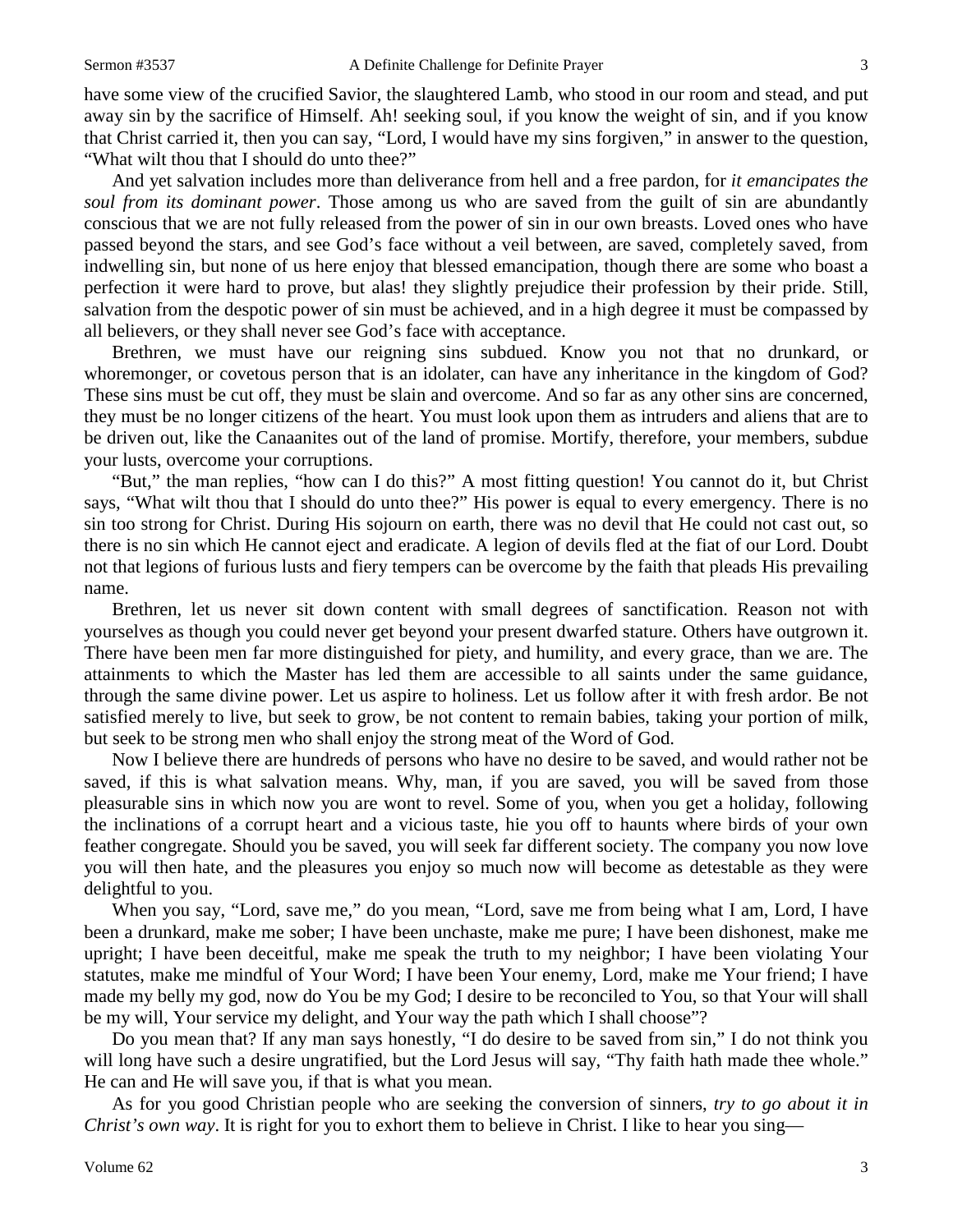#### *"There is life in a look at the Crucified One;"*

but do recollect that a man must have some understanding, both of what sin is, and of what the Savior is, before he can believe, for "faith cometh by hearing, and hearing by the Word of God," Endeavor, therefore, to instruct persons in the Gospel. Merely to exhort them to believe, to simply cry, "Believe, believe, believe!" is of little worth, however earnest a man may be in raising that cry, for the sinner naturally inquires, "What is it that I have to believe? On whom am I to believe? For what reason am I to believe? Why do I need to believe?"

So, go about your work of soul-winning in the power of the Holy Spirit. Go about it intelligently, understanding that, as Jesus Christ would not open the blind man's eyes till He had first made him state, not for Christ's information, but for the man's own cognizance, what it was that he wanted, and made him say, "Lord, that I may receive my sight," so must you endeavor, when you proclaim the Gospel, to let men know what their need of that Gospel is, give them not merely the expostulations, the admonitions, and the exhortations of the Gospel, but give them its instructions likewise. Or else you go and bid them come, and there is no feast, you invite them to the waters, but you do not tell them what the waters are.

Let it be with you, then, henceforth to instruct sinners in the way of the Lord. As David says, "Then will I teach transgressors thy ways, and sinners shall be converted unto thee." We will leave that first homily and proceed to a second.

Our text clearly indicates to us all—

**II.** THE GREAT NECESSITY OF PRAYING WITH A DIRECT OBJECTIVE.

This poor man was not allowed to pray in general. "Thou Son of David, have mercy upon me," a very proper prayer, and a very blessed prayer, but certainly it was a very wide prayer. So he was encouraged to be more specific in his request. '"What wilt thou that I should do unto thee?' You ask for mercy, what form of mercy do you need? In what particular shape shall the bountiful hand dispense the mercy to you?" The blind man at once replies, "Lord, that I may receive my sight." He hits the mark with precision. It is sight he wants, and for sight he asks.

This is the right way for believers to pray. I wish we had more of it in our prayer meetings, I do not find fault, for we have had blessed seasons of prayer here, but rest assured that those are the best prayers in all respects, if they are earnest and sincere, which go most directly to the point. You know there is a way of praying in the closet, and praying in the family, in which you do not ask for anything. You say a great many good things, introduce much of your own experience, review the doctrines of grace very thoughtfully, but you do not ask for anything in particular. Such prayer is always uninteresting to listen to, and I think it must be rather tedious to those who offer it.

A Negro, who was noted for his great earnestness in prayer, was once asked how it was that whenever he prayed, he seemed to be so earnest, and he said, "Because I always have an errand when I go to the King, I always have an errand, I go to Him knowing that I need something, and I ask Him for it, and I stop till He gives it to me, and if He does not give it to me, I ask Him again and again, for I know what I am at."

Of what avail were it to keep on going in and out of a banker's door all day if you have no business to transact, and nothing to get? But it is quite different when you go up to the counter with your check and receive in return the golden sovereigns. It would be very uninteresting to wait upon Her Majesty every morning and evening with an address which merely said, "Your Majesty's attached and most loyal subject," if you never asked for anything.

Yet how much prayer of that kind is addressed to heaven, sheet lightning prayer—not the forked flash that does the work, like shooting arrows up at the moon, instead of imitating David, when he said, "In the morning *will I direct* my prayer unto thee." He looked at the target, marked the bull's-eye, then drew the bow, and after he had shot the arrow he adds, "And will look up"—as if to see whether the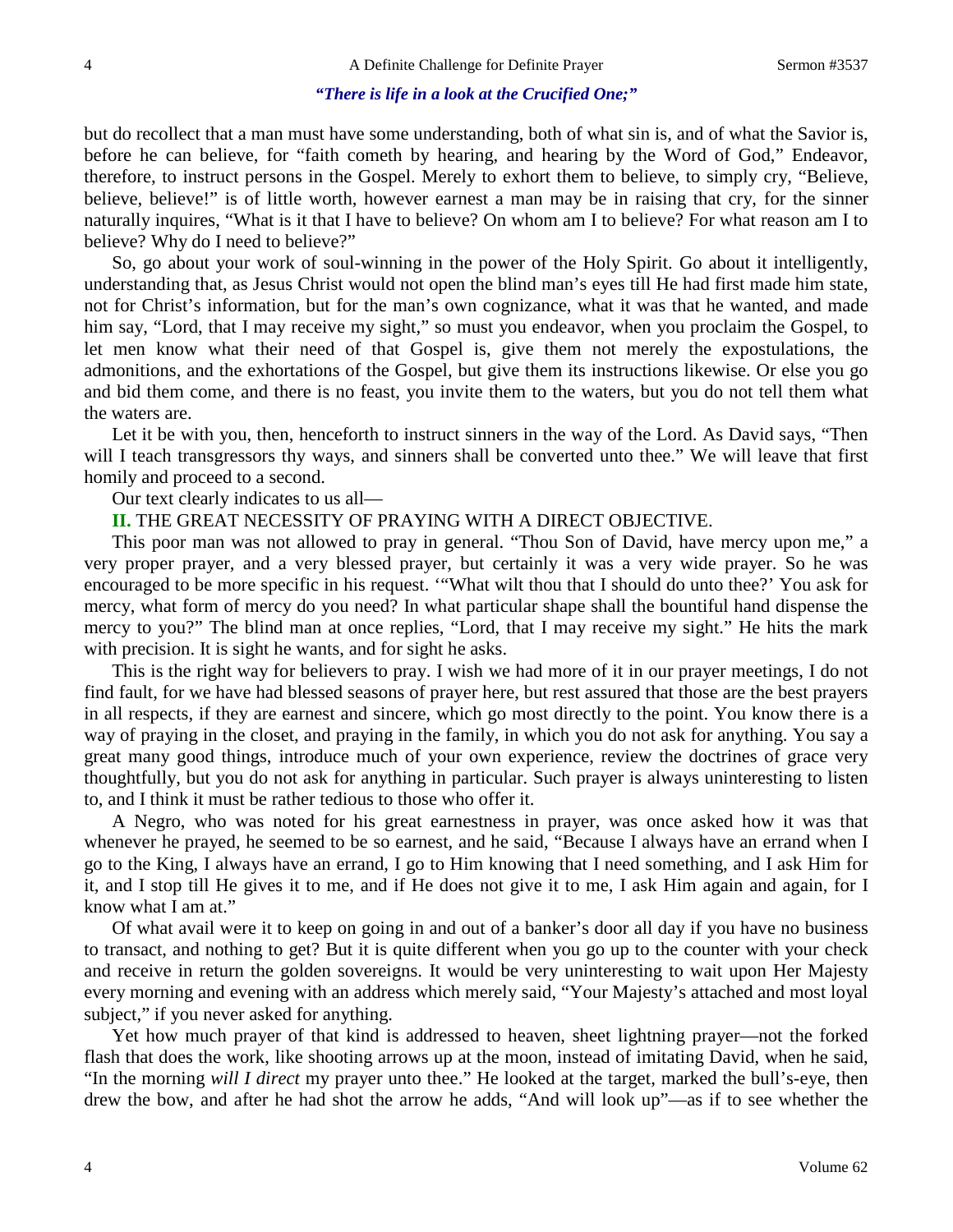arrow really went to the mark, whether the prayer had sped with God so that a gracious answer would be given.

Should we not sometimes, when alone, and about to pray, sit down a little while to consider what we are about to ask? Should we not often pray better if we recollected that the preparation of the heart in man, as well as the answer of the tongue, is from the Lord, and that the preparation of the heart precedes the answer of the tongue? In offering our sacrifices to God, this helter-skelter ill becomes us.

Not with heedless step should we rush into His presence. The decorum which is due to a king's court might admonish us of the reverence due to the King of kings. Although we enjoy the privileged familiarity which permits us to say, *"Our Father,"* as dear children of the Lord of heaven and earth, let us never forget the humility that becomes us, the profound obeisance we owe as subjects of the great King. Tenderly He asks, devoutly may we answer, "What wilt thou that I should do unto thee?"

Now, dear friends, let me challenge a plain answer to a plain question. As you are sitting here in this house, what is your desire before the Lord? Let your conscience make such a reply that when you get home, you may intelligently, in the closing prayer of the day, approach the Lord for what you want. What is the upper-most desire of your soul? Perhaps with some it is that some besetting sin may be overcome. "Oh!" you say, "what would I give could I but get rid of that bad temper of mine! It is my daily cross, and I do not want to harbor it." "Ah!" says another, "I am so unbelieving, a little trouble soon casts me down, oh! that I could get rid of my unbelief!"

Well now, very likely, dear friends, the sin you ought to pray against is one you are not striving against. Were I to come to you in the aisle, and take you by the button-hole, and tell you what your principle sin is, you would feel very vexed with me, for we are apt to resent the faithfulness of those who tell us of our faults. To touch the tender place makes the nerves tingle, and it seems like willful torture.

When somebody complains of something which our conscience does not endorse, we take it kindly, and accept their good intentions, thinking that had they known us better they would have esteemed us more highly, but if they really touch the sores where most they smart, we do not admire their treatment. The flush we feel—the blush we fain would hide. Yet cloak not now the vice which an Omniscient God discerns. Let this be a time of heart-searching. Say now, "Lord, is my sin covetousness?" That is a sin which never yet did I hear a man confess.

A Roman Catholic priest, who had heard the confessions of some two thousand persons, said he had heard men confess heinous iniquities of every kind, even murder and adultery, but that he never had heard any man confess covetousness. This is a crime they christen and call it by another name. A covetous man thinks he is prudent, he is just laying by a little money for a rainy day. His greed, he tells you, is not to gratify himself, but a generous impulse to provide for his family, for their wives and their children, they would have us believe, that they waste their strength and wither their souls. Nevertheless, their fortune is their fallacy. To grip and to grasp, to have and to hold is their desire so long as they live, and late enough they commonly leave it before they devise to their dear ones the possessions they can no longer retain.

Alas! we are often wicked enough to try to make our affection an excuse for our avarice. Let us come to the point honestly. When we are dealing with our sin, let us confess it with all its iniquity and its heinousness. Do not dissemble by accepting a small share in a public company.

David, when he wanted full discharge, said, "Deliver me from blood-guiltiness." He acknowledged the atrocity when he sought the atonement—"Forgive my blood-guiltiness"—as one who saw his crime in the light of its consequence, not as one who attempted to palliate it with vain excuses! "What wilt thou that I should do unto thee in that matter?"

If you have no particular sin to confess—if that is not your uppermost anxiety at this time—what, then, is your petition? What want have you to be supplied? Is it some great want? Have you numerous little wants? They may all be told to God. Get a clear idea of what it is that you really do need that He should do for you, knowing that whatever your necessities may be, there is the promise, "My God shall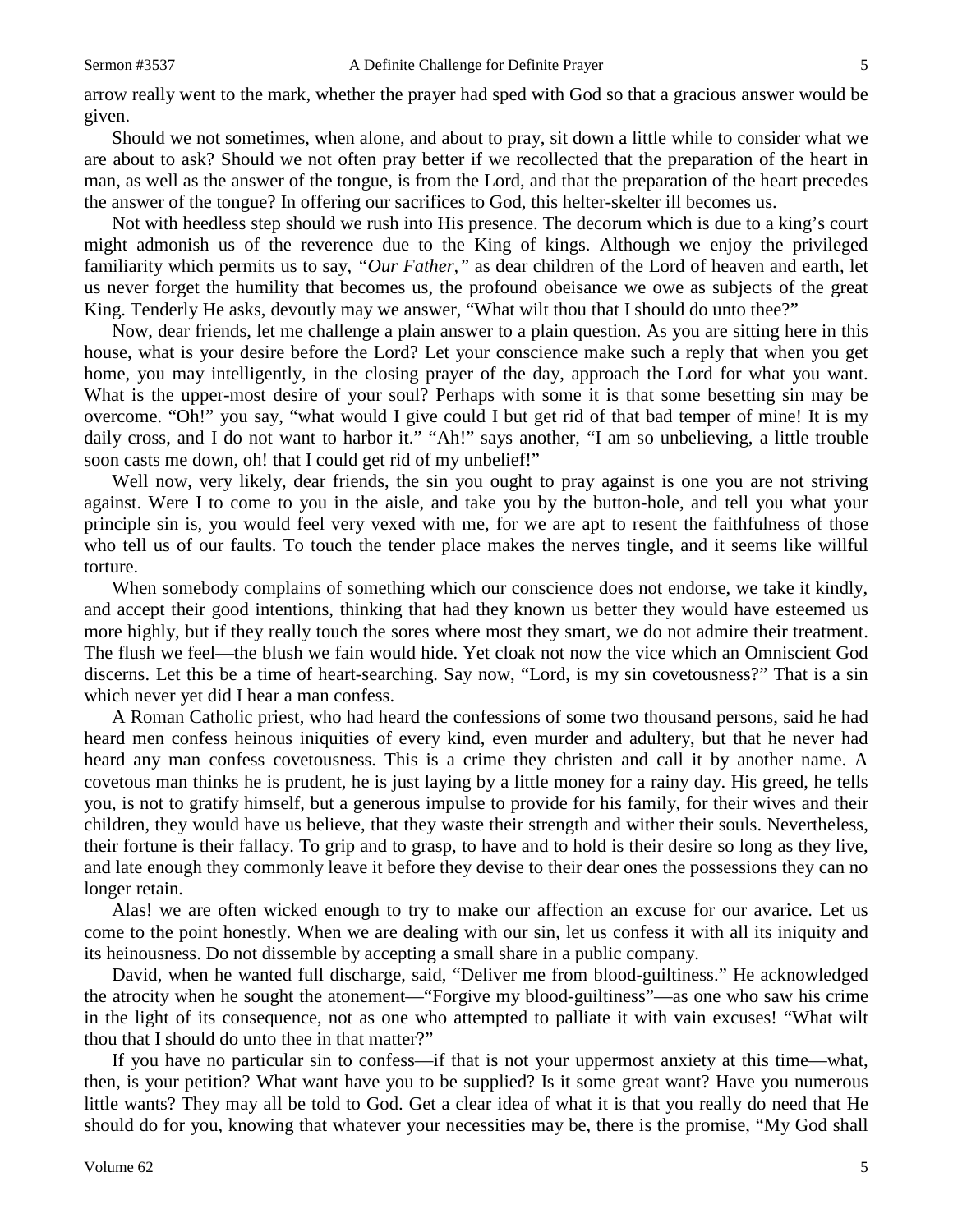supply all your need"—not some of it, but "all your need," not He *may* do it, but He *shall* do it, not you will have to supply it yourselves, but He will supply it, "My God shall supply all your need." Think, therefore, what your want is, and then go to God.

Is there any choice blessing that you desire? Get a clear idea of the blessing before you pray for it. What form of blessing would you wish to have? Oh! if I might have my choice, it would be heavenlymindedness. Oh! if a man could but get that, he need not make much account of where he lived, nor what he had to eat, nor how much he slept, nor how much he suffered, for a heavenly mind is heaven. The mind makes its own heaven here below, and up above. Though, doubtless, heaven has a locality yet it is much more a state than a place. Oh! for more heavenly-mindedness!

What is it you would have? Communion with Christ? Love to souls? A broken heart? True humility? I may say of all these things, "The land is before thee, that thou mayest go forward and possess it, ask what thou wilt, and it shall be done unto thee."

What promise is there that you would wish to have fulfilled to you tonight? It is a good exercise to sit down before evening prayer, and look out the promise that seems most suitable, or to ask the Lord to look it out for you, and apply it to your soul. Take this promise, if so be there is disease next door, "Lord, You have said, 'Thousands shall fall at thy side, and tens of thousands at thy right hand, but it shall not come nigh thee.' Lord, fulfill that promise now." Are you startled by a noise in the dead of night? Then quote this promise, "Thou shalt not be afraid of the terror by night." Perhaps it is shortness of provision that troubles you. Then here is another promise, "Thy bread shall be given thee, and thy water shall be sure."

When you lost a key the other day, and could not open the drawer, what did you do? You sent out for a locksmith and in he came with a whole bundle of old rusty keys. What for? Why, he looked out one that fit the lock of your drawer, and opened it for you at once. Now many people's Bibles are just like that bundle of rusty keys. There is always a key in the Bible that will fit the wards in the lock of your necessities, if you would but seek till you find it. But sometimes we are in distress, as Christian and Hopeful were in Doubting Castle, and we have to say, as Christian did, "What a fool am I to lie rotting in this stinking dungeon when I have a key in my bosom that I am persuaded would open every lock in Doubting Castle!"

Search out the promises, then, and go before God with a distinct answer to the question, "What wilt thou that I should do unto thee?" "Lord, I would have that promise fulfilled, or that grace bestowed, or that need supplied, or that sin forgiven."

So, dear friends, in intercessory prayer, it is very necessary, I think, in order to keep up our own interest in it, that we should have distinct objectives. I do not find that I can pray for all mankind anything like so fervently as I can pray for my own children. I do not find that I can pray for the nation as well as I can for London. When I pray for London, I seek to do it earnestly. It behooves us to pray for all men, according to Scripture. All sorts of men are to be included in our supplications. I must, however, confess that I am most fervent in prayer when I pray for this congregation, and that because I have the most vivid thought of this people, and the clearest idea of their present requirements.

If you want to pray for any particular person, or any special objective, the better you understand the case you have in hand, the warmer and livelier your pleading will be. There are people in this chapel who have asked me to pray for them. Well, I have tried to do so, and I hope the Lord heard my prayer. But since I have known more of them, and found out where they live, and who they were, I can pray for them with more freedom than I could before. They were a sort of abstraction to me once, I have a definite acquaintance with them now.

How easily you remember anything that is tied to something else, or linked by association with a place. Thus you recollect a transaction that occurred to you in the City of London. Every time that you go by the Bank, just at one spot, you say, "I met so-and-so just here the day before he died." You will never forget it, but you think of it every time you go by. Or perhaps at the corner of a road in the country, just by a hand-post, such-and-such a thing happened to you, and the site of land revokes the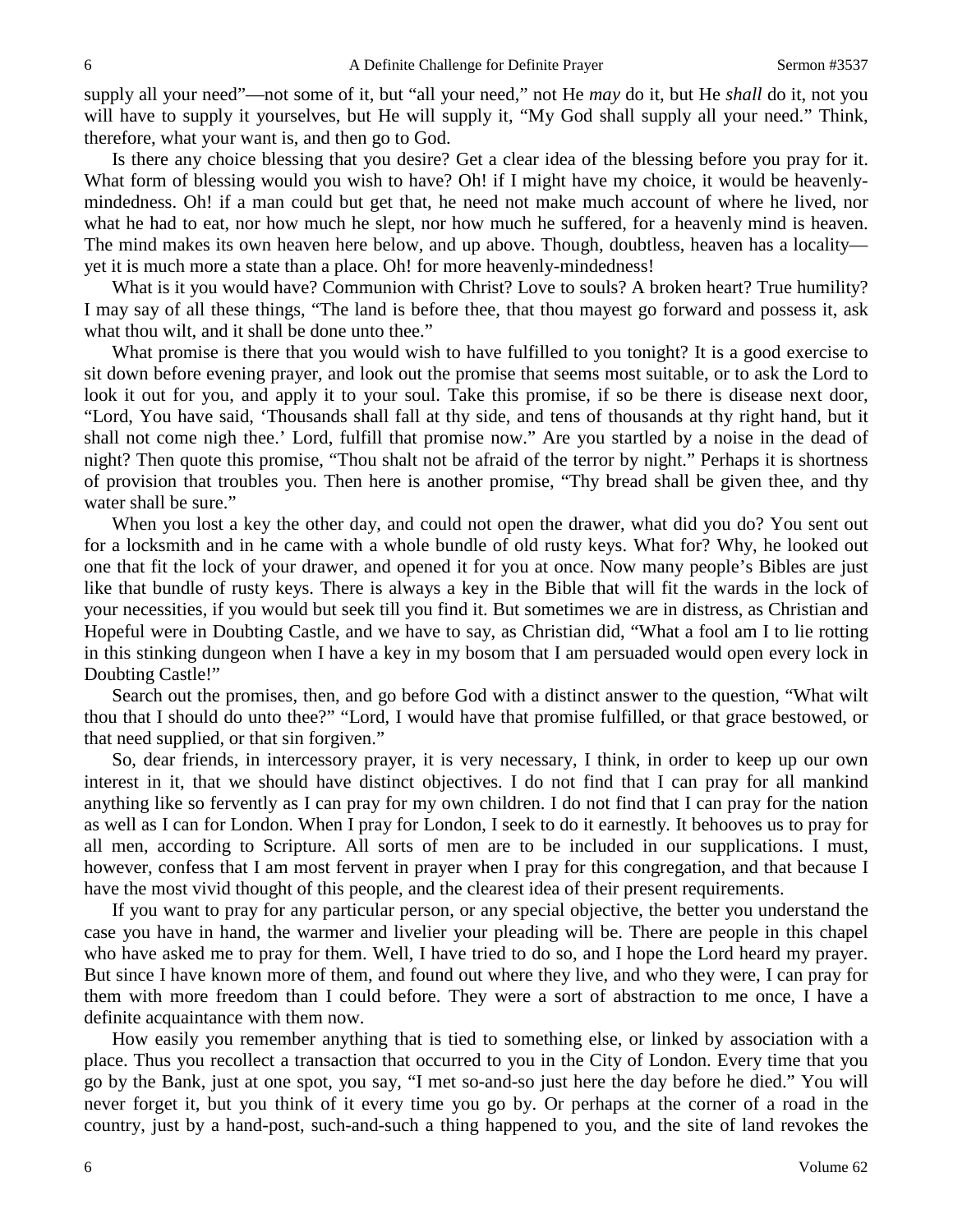circumstance. Thus we recollect our friends in prayer when we get a knowledge of them, call them up before our mind's eye, and knit, as it were, the secret interests with what we have seen of them when we have talked to them and been interested in their trials.

Some good people have prayed for others by name. Well, you cannot do that if you have a long list, and happen to be a busy man, still, it is good to pray for others by name if you can.

I like those prayers, even in public, in which men do pray for others with some distinctness. Oh! what time we waste when we go beating around the bush! We know individuals who pray for their minister with a circumlocution that distracts the listener. They travel round and round a circle, instead of going at once to the point. A man hardly likes to say, "Lord, save my wife." He prefers talking about "those who are dear to us in the ties of consanguinity, and her who is the partner of our being." Yes, that sounds pretty, very pretty indeed, but would it not be as well if you said at once, "Lord, convert my wife"?

There is one brother here who does pray in that way at the prayer meetings, and who uses those very words. When pleading with God, do let us come straight to the mark, knowing what we at ourselves, and therefore, stating our case plainly in answer to the question, "What wilt thou that I should do unto thee?" May the Lord teach us to pray in this distinct manner!

Time fails us, therefore we will only mention a third point. Our Lord Jesus Christ, in asking this question of the blind man, makes—

**III.** NO RESERVATION, BUT THROWS OPEN THE PLENITUDE OF HIS HEART, AND THE BOUNDLESSNESS OF HIS POWER.

"What wilt thou that I should do unto thee?" is tantamount to saying, "Whatever it is, I will do it, I can do it. Only tell Me what you want." There is no bound to the Savior's ability. Nor does He put a limit on the suppliant's leave to command the favor he desires. It was not then for the blind man to say, "Lord, if You will." He has the opportunity of procuring any boon he solicits. Mark, brethren, it is no question of "can" with regard to Christ, the question is, what do you desire?

Now, sinner, observe the Lord Jesus Christ did not stop to inquire about this man's blindness, whether he had been blind from his birth, or whether he had been affected with a cataract or amaurosis, or any other form of ocular disease. He just said, "What wilt thou that I should do unto thee?" No species of ophthalmia could baffle Him. In any form, or at any stage, it was possible for Him to cure it. The Lord Jesus Christ speaks to you. He says to you today, "Whosoever will, let him come and take of the water of life freely."

He does not say anything as to whether you have been moral or immoral, whether you have been profane or religious, but simply, "What wilt thou that I should do unto thee?" Your blackest sins will disappear the moment the scarlet of the blood touches them. Your foulest crimes shall melt like snow as soon as the thaw begins. You cannot have sinned yourself beyond the reach of the long arm of Christ, nor can the weight of your sin be too heavy for the back of Christ, the great Sin-bearer, to bear. Whatever your iniquities, though they be red like scarlet, they shall be as wool, though they be as crimson, they shall be whiter than snow.

Some of us would have no hope if we did not know that Christ will save the chief of sinners. We should long since have sunk into remorse and despair if we had not seen it written in letters of gold, "Him that cometh unto me, I will in no wise cast out." You know John Bunyan's hint about that text. He said, "Who is this man? Who is this, 'him that cometh'? Why, any 'him that cometh' in all the world, be he who he may, he will in no wise, under no pretext, for no reason, and in no way, ever cast out." If you come to Christ, He will keep His word. He cannot be a liar. He must be as good as His own declaration. If you come to Him, He will not cast you out! What wilt thou that He should do unto thee?

Oh! believer, have you a desire upon your soul, have you a longing in your heart, then Christ does not say that He will give you this mercy, if it be possible, but He is able to do for you exceeding abundantly above what you ask or even think.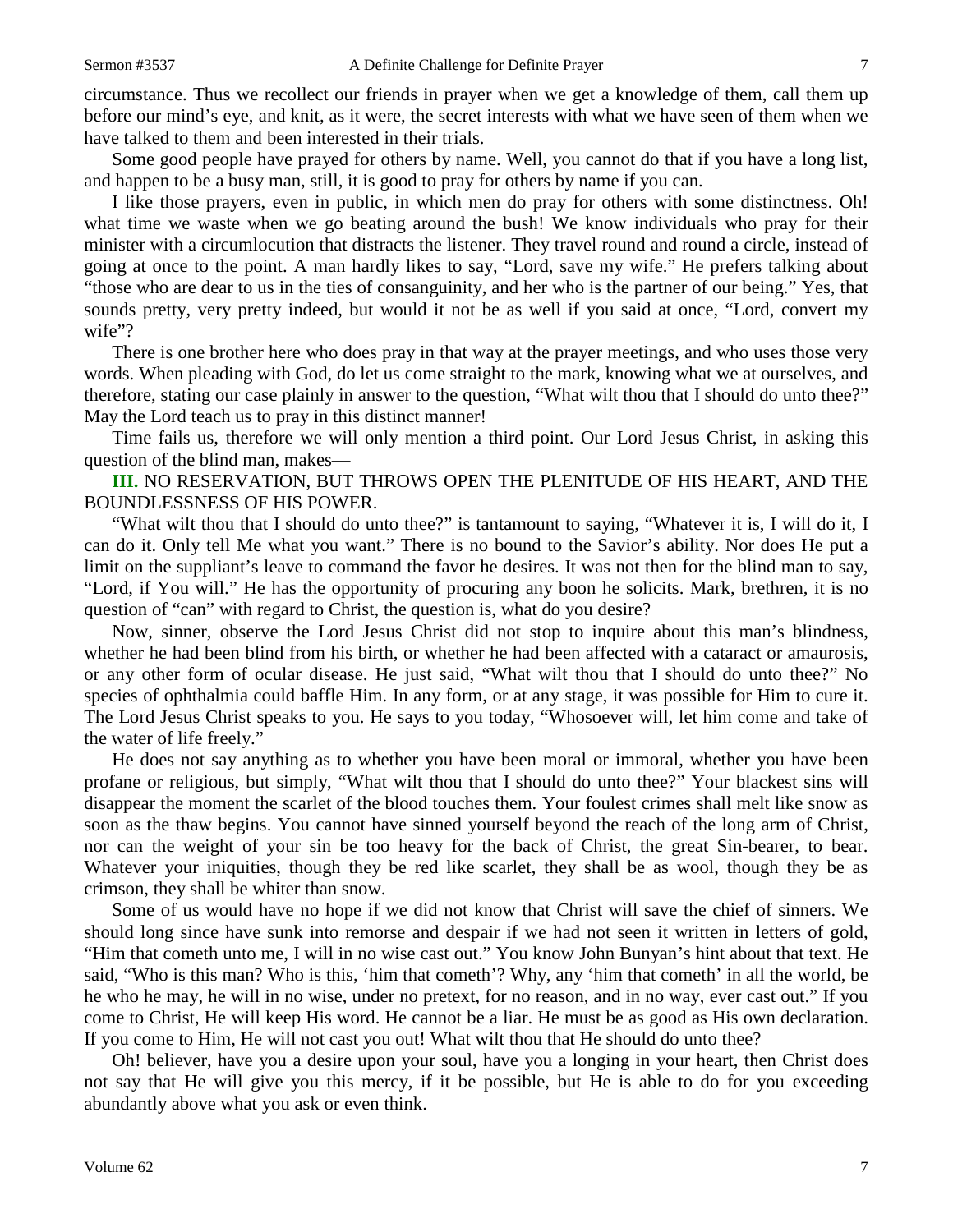I hear that text still quoted by some of my brethren, "Above all that we can ask or even think." I beg their pardon, that is not a faithful quotation of Scripture. It says, "Above all that we ask or think" above all that we *do* ask! God can open a man's mouth as wide as His mercies, and He can make us ask for anything, but He generally does for us above all that we ask or think.

Never keep your mouth closed because you think the mercy to be too great. "He that spared not his own Son, but freely delivered him up for us all, how shall he not also, with him, freely give us all things?" Do not stint yourself! Enlarge your desire. Open your mouth wide and He will fill it. He gives you *carte blanche,* sue for what you will. He puts it before you, "Delight thyself also in the Lord, and He *will* give thee the desire of thy heart." So may it be to us, according to our faith, and His shall be the glory. Amen.

#### **EXPOSITION BY C. H. SPURGEON**

#### *LUKE 13:10-23*

**Verses 10-12.** *And he was teaching in one of the synagogues on the sabbath, and, behold, there was a woman which had a spirit of infirmity eighteen years, and was bowed together, and could in no wise lift up herself. And when Jesus saw her,—*

With that quick eye of His which was always in sympathy with His audience.

**12-14.** *He called her to him, and said unto her, Woman, thou art loosed from thine infirmity. And he laid his hands on her: and immediately she was made straight, and glorified God. And the ruler of the synagogue answered with indignation, because that Jesus had healed on the sabbath day, and said unto the people,—*

In what a cold-blooded, heartless manner he must have said it, you may well imagine. For a man not to rejoice when he saw his poor fellow creature thus healed, shows that he must have been destitute of much milk of human kindness, and that bigotry had dried up his soul.

**14.** *There are six days in which men ought to work: in them therefore come and be healed, but not on the sabbath day.*

He did not dare to speak to Christ. I suppose the majesty of Christ's manner overawed him, so he struck at the people directly, and at Christ through them. Now our Lord did not go sideways to work when He replied to him.

**15-17.** *The Lord then answered him, and said, Thou hypocrite, doth not each one of you on the sabbath loose his ox or his ass from the stall, and lead him away to watering? And ought not this woman, being a daughter of Abraham, whom Satan hath bound, lo, these eighteen years, be loosed from this bond on the sabbath day? And when he had said these things, all his adversaries were ashamed: and all the people rejoiced for all the glorious things that were done by him.* 

The Jews had reduced the Sabbath to a day of idleness and luxury. The only thing they forbade themselves was the doing of anything. Now the Sabbath was never intended to be spent in idleness and luxury. It should be spent in the worship of God, and works of mercy and works of piety make the Sabbath day holy, instead of being contrary to its demands. And our Savior, by giving rest to that poor burdened woman, was in truth, making Sabbath in her body and in her soul.

**18-19.** *Then said he, Unto what is the kingdom of God like? and whereunto shall I compare it? It is like a grain of mustard seed, which a man took, and cast into his garden; and it grew, and waxed a great tree; and the fowls of the air lodged in the branches of it.* 

A little grace grows and becomes great grace. If you have at present but little faith, be thankful for that little. Bring it to Christ, let it feed upon Him, and your mustard seed will grow till it becomes a tree. The same is true of the Gospel throughout the world. We need never be afraid because we happen to be few in number. If we have got the truth, the truth will live, and if the truth be as the mustard seed, there